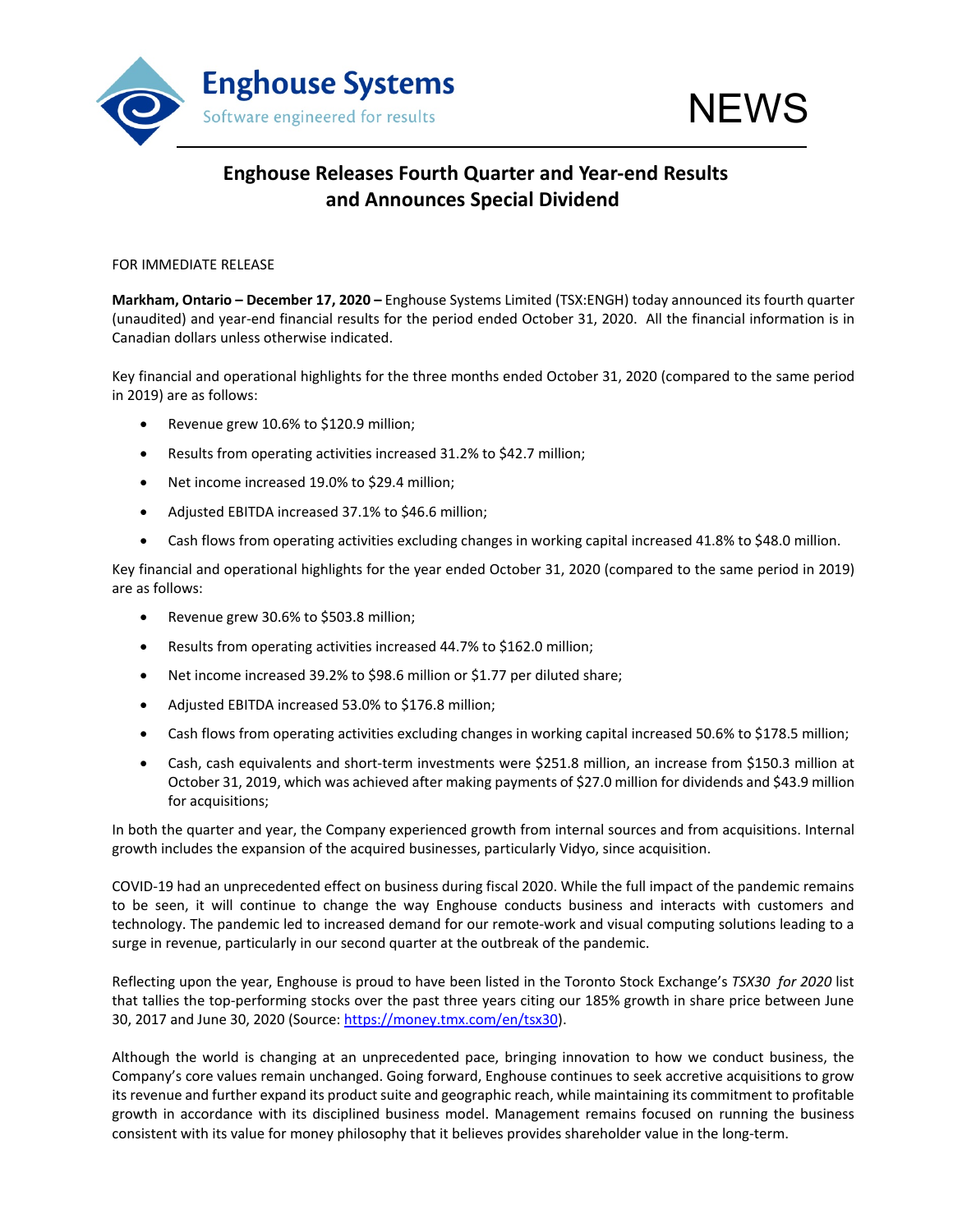### **Quarterly Dividend:**

Today, the Board of Directors approved the Company's eligible quarterly dividend of \$0.135 per common share, payable on February 26, 2021 to shareholders of record at the close of business on February 12, 2021.

### **Special Dividend:**

Today, with our substantial cash balance, no debt and significant operating cash flow, the Board of Directors also approved a special dividend of \$1.50 per common share, payable on February 16, 2021 to shareholders of record at the close of business on January 15, 2021. With low interest rates and the ability to acquire additional funding, as needed, the Company believes that after returning these funds to shareholders it continues to have the necessary funding available for its acquisition activities.

## **Enghouse Systems Limited Financial Highlights**

| <b>Three months (unaudited)</b>                        |    |           |    |          |          |         |               |     | <b>Twelve months</b> |           |         |
|--------------------------------------------------------|----|-----------|----|----------|----------|---------|---------------|-----|----------------------|-----------|---------|
| For the period ended October 31                        |    | 2020      |    | 2019     | Var (\$) | Var (%) | 2020          |     | 2019                 | Var (\$)  | Var (%) |
| <b>Revenue</b>                                         | \$ | 120,898   | Ś. | 109,331  | 11,567   | 10.6    | \$<br>503,778 | Ś   | 385,853              | 117,925   | 30.6    |
|                                                        |    |           |    |          |          |         |               |     |                      |           |         |
|                                                        |    |           |    |          |          |         |               |     |                      |           |         |
| Direct costs                                           |    | 33,261    |    | 32,382   | 879      | 2.7     | 145,177       |     | 118,803              | 26,374    | 22.2    |
| Revenue, net of direct costs                           | \$ | 87,637    | \$ | 76,949   | 10,688   | 13.9    | \$<br>358,601 | \$  | 267,050              | 91,551    | 34.3    |
| As a % of revenue                                      |    | 72.5%     |    | 70.4%    |          |         | 71.2%         |     | 69.2%                |           |         |
|                                                        |    |           |    |          |          |         |               |     |                      |           |         |
|                                                        |    |           |    |          |          |         |               |     |                      |           |         |
| Operating expenses                                     |    | 44,952    |    | 43,731   | 1,221    | 2.8     | 195,109       |     | 153,873              | 41,236    | 26.8    |
| Special charges                                        |    | (12)      |    | 677      | (689)    | (101.8) | 1,478         |     | 1,203                | 275       | 22.9    |
| <b>Results from operating activities</b>               | \$ | 42,697    | \$ | 32,541   | 10,156   | 31.2    | \$<br>162,014 | Ś   | 111,974              | 50,040    | 44.7    |
| As a % of revenue                                      |    | 35.3%     |    | 29.8%    |          |         | 32.2%         |     | 29.0%                |           |         |
|                                                        |    |           |    |          |          |         |               |     |                      |           |         |
|                                                        |    |           |    |          |          |         |               |     |                      |           |         |
| Amortization of acquired software                      |    |           |    |          |          |         |               |     |                      |           |         |
| and customer relationships                             |    | (10, 958) |    | (9, 244) | (1,714)  | (18.5)  | (44, 140)     |     | (31, 697)            | (12, 443) | (39.3)  |
| Foreign exchange gains (losses)                        |    | 850       |    | (367)    | 1,217    | 331.6   | (298)         |     | 66                   | (364)     | (551.5) |
| Interest expense - lease obligations                   |    | (467)     |    |          | (467)    |         | (1, 331)      |     |                      | (1, 331)  |         |
| Finance income                                         |    | 43        |    | 331      | (288)    | (87.0)  | 734           |     | 1,805                | (1,071)   | (59.3)  |
| Finance expenses                                       |    | (42)      |    | (10)     | (32)     | (320.0) | (81)          |     | (76)                 | (5)       | (6.6)   |
| Other income                                           |    | 671       |    | 1,765    | (1,094)  | (62.0)  | 4,895         |     | 2,176                | 2,719     | 125.0   |
| Income before income taxes                             | \$ | 32,794    | \$ | 25,016   | 7,778    | 31.1    | \$<br>121,793 | \$  | 84,248               | 37,545    | 44.6    |
| Provision for income taxes                             | \$ | 3,422     |    | 329      | 3,093    | 940.1   | 23,203        |     | 13,399               | 9,804     | 73.2    |
| Net Income for the period                              |    | 29,372    | \$ | 24,687   | 4,685    | 19.0    | \$<br>98,590  | \$  | 70,849               | 27,741    | 39.2    |
|                                                        |    |           |    |          |          |         |               |     |                      |           |         |
|                                                        |    | 0.53      |    | 0.45     | 0.08     | 17.8    | 1.79          |     | 1.30                 | 0.49      | 37.7    |
| Basic earnings per share<br>Diluted earnings per share |    | 0.52      |    | 0.45     | 0.07     | 15.6    | 1.77          |     | 1.29                 | 0.48      | 37.2    |
|                                                        |    |           |    |          |          |         |               |     |                      |           |         |
| Operating cash flows                                   |    | 34,989    |    | 21,729   | 13,260   | 61.0    | 168,145       |     | 81,375               | 86,770    | 106.6   |
| Operating cash flows excluding                         |    |           |    |          |          |         |               |     |                      |           |         |
| changes in working capital                             |    | 48,008    |    | 33,854   | 14,154   | 41.8    | 178,518       |     | 118,516              | 60,002    | 50.6    |
|                                                        |    |           |    |          |          |         |               |     |                      |           |         |
| <b>Adjusted EBITDA</b>                                 |    |           |    |          |          |         |               |     |                      |           |         |
| Results from operating activities                      |    | 42,697    |    | 32,541   | 10,156   | 31.2    | 162,014       |     | 111,974              | 50,040    | 44.7    |
|                                                        |    |           |    |          |          |         |               |     |                      |           |         |
| Depreciation                                           |    | 795       |    | 804      | (9)      | (1.1)   | 3,241         |     | 2,403                | 838       | 34.9    |
| Depreciation of right-of-use assets                    |    | 3,158     |    |          | 3,158    |         | 10,083        |     |                      | 10,083    |         |
| Special charges                                        |    | (12)      |    | 677      | (689)    | (101.8) | 1,478         |     | 1,203                | 275       | 22.9    |
| <b>Adjusted EBITDA</b>                                 | \$ | 46,638    | \$ | 34,022   | 12,616   | 37.1    | \$<br>176,816 | \$. | 115,580              | 61,236    | 53.0    |
|                                                        |    |           |    |          |          |         |               |     |                      |           |         |
| Adjusted EBITDA margin                                 |    | 38.6%     |    | 31.1%    |          |         | 35.1%         |     | 30.0%                |           |         |
|                                                        |    |           |    |          |          |         |               |     |                      |           |         |
| <b>Adjusted EBITDA per diluted share</b>               | \$ | 0.83      | \$ | 0.62     | 0.21     | 34.7    | \$<br>3.18    | Ś   | 2.10                 | 1.08      | 51.5    |

*(in thousands of Canadian dollars)*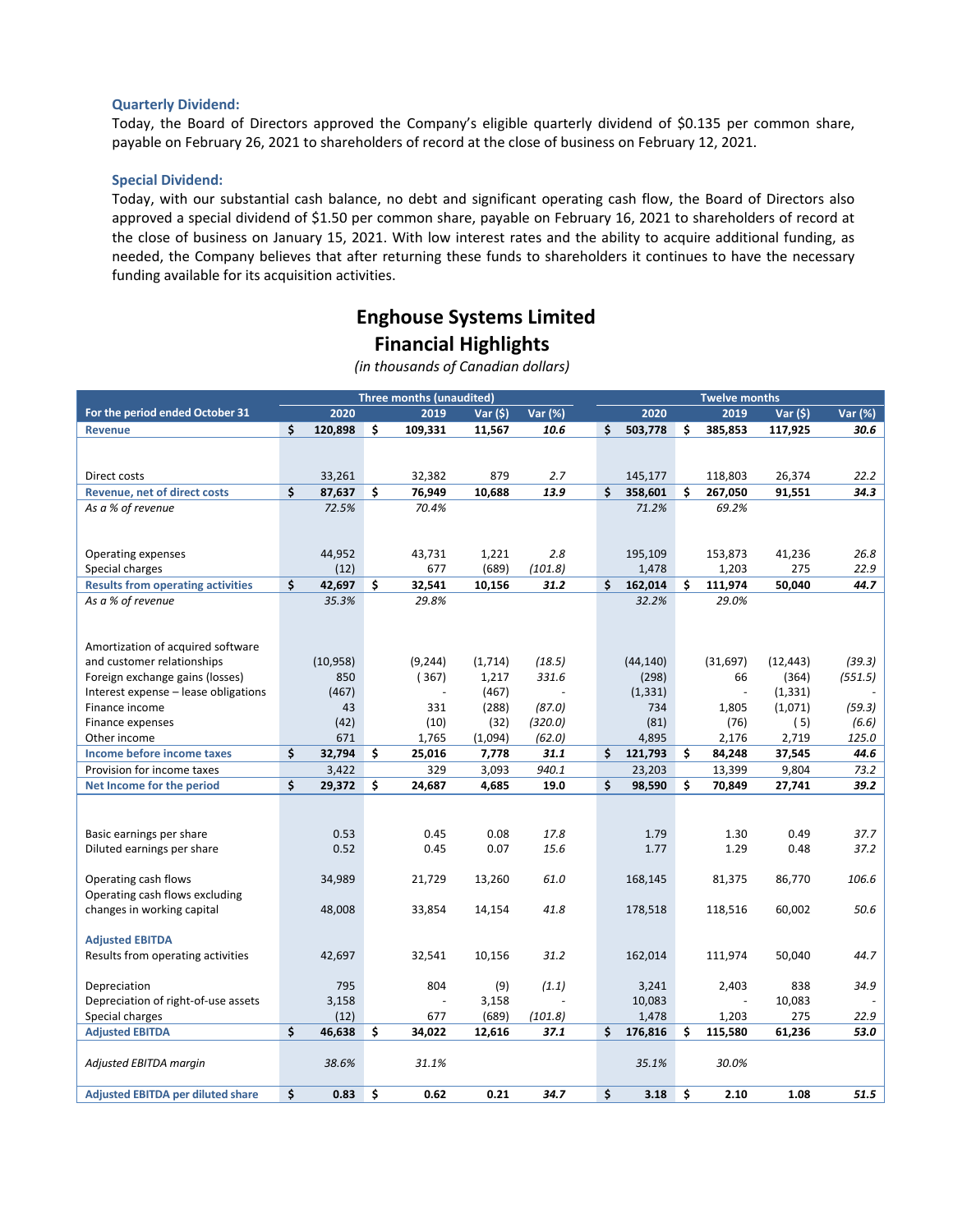| <b>Consolidated Statements of Financial Position</b> |                   |                   |
|------------------------------------------------------|-------------------|-------------------|
| (in thousands of Canadian dollars)                   | As at October 31, | As at October 31, |
|                                                      | 2020              | 2019              |
| <b>ASSETS</b>                                        |                   |                   |
| <b>Current assets:</b>                               |                   |                   |
| Cash and cash equivalents                            | \$<br>244,792     | \$<br>144,764     |
| Short-term investments                               | 6,999             | 5,505             |
| Accounts receivable                                  | 90,789            | 84,982            |
| Prepaid expenses and other assets                    | 14,772            | 11,147            |
|                                                      | 357,352           | 246,398           |
| <b>Non-current assets:</b>                           |                   |                   |
| Property and equipment                               | 6,301             | 6,280             |
| Right-of-use assets                                  | 42,832            |                   |
| Intangible assets                                    | 123,616           | 121,885           |
| Goodwill<br>Deferred income tax assets               | 217,426           | 203,298           |
|                                                      | 16,119<br>406,294 | 12,739<br>344,202 |
|                                                      | \$<br>763,646     | \$<br>590,600     |
|                                                      |                   |                   |
| <b>LIABILITIES AND SHAREHOLDERS' EQUITY</b>          |                   |                   |
| <b>Current liabilities:</b>                          |                   |                   |
| Accounts payable and accrued liabilities             | \$<br>80,339      | \$<br>62,813      |
| Income taxes payable                                 | 13,245            | 6,953             |
| Dividends payable                                    | 7,472             | 6,021             |
| Provisions                                           | 5,697             | 6,536             |
| Deferred revenue                                     | 89,927            | 78,405            |
| Lease obligations                                    | 9,914             |                   |
| Current portion of long-term loans                   |                   | 249               |
|                                                      | 206,594           | 160,977           |
| <b>Non-current liabilities:</b>                      |                   |                   |
| Income taxes payable                                 | 3,829             | 4,434             |
| Deferred income tax liabilities                      | 14,782            | 16,197            |
| Deferred revenue                                     | 7,021             | 3,665             |
| Net employee defined benefit obligation              | 2,855             | 2,380             |
| Lease obligations                                    | 32,242            |                   |
| Long-term loans                                      |                   | 874               |
|                                                      | 60,729            | 27,550            |
|                                                      | 267,323           | 188,527           |
|                                                      |                   |                   |
| <b>Shareholders' equity</b>                          |                   |                   |
| Share capital                                        | 99,405            | 81,576            |
| Contributed surplus                                  | 6,583             | 6,677             |
| Retained earnings                                    | 379,378           | 309,198           |
| Accumulated other comprehensive income               | 10,957            | 4,622             |
|                                                      | 496,323           | 402,073           |
|                                                      | \$<br>763,646     | \$<br>590,600     |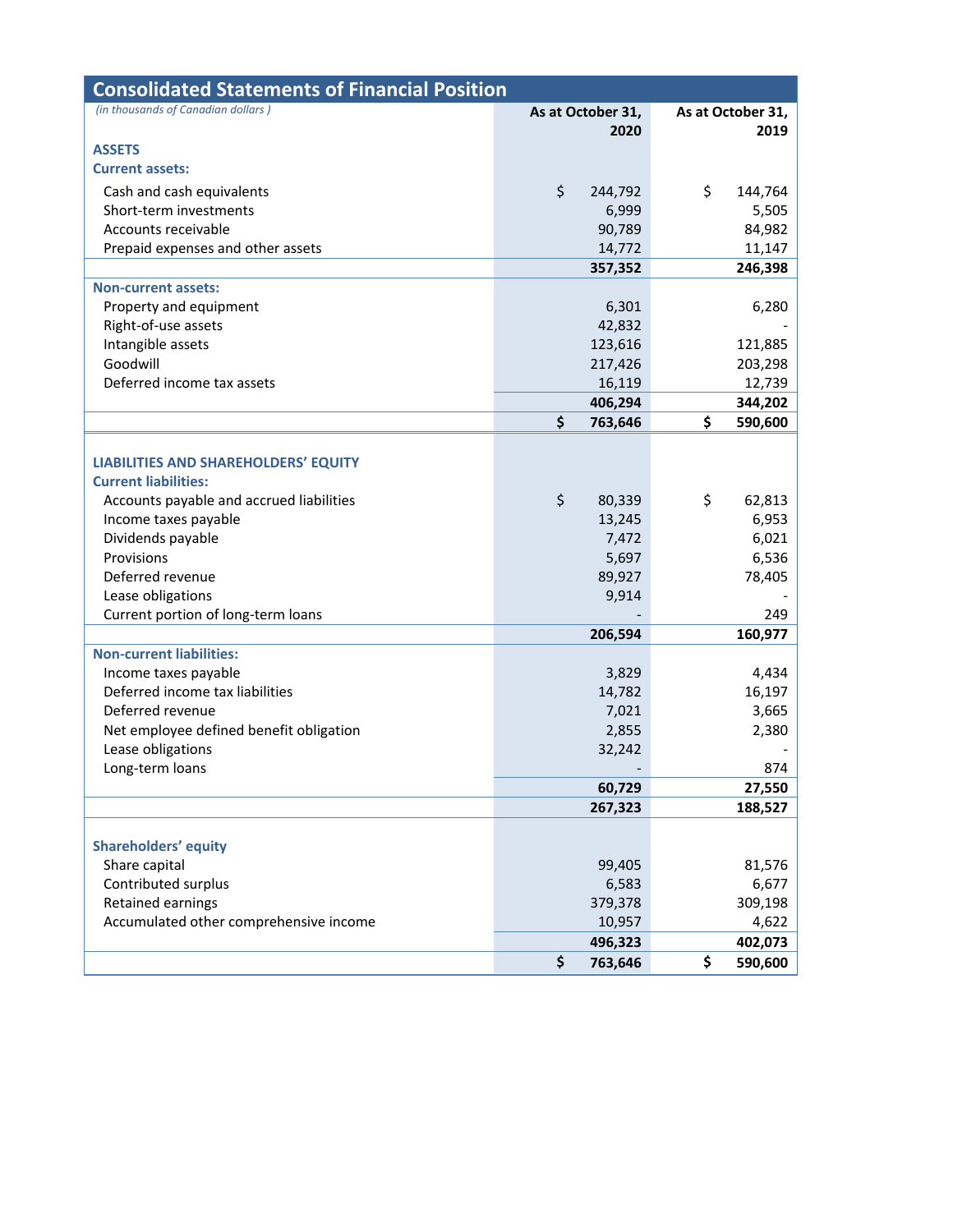| <b>Consolidated Statements of Operations and Comprehensive Income</b> |                               |              |                       |            |  |  |  |  |  |
|-----------------------------------------------------------------------|-------------------------------|--------------|-----------------------|------------|--|--|--|--|--|
| (in thousands of Canadian dollars except per share amounts)           | Three months ended October 31 |              | Year ended October 31 |            |  |  |  |  |  |
|                                                                       | 2020                          | 2019         | 2020                  | 2019       |  |  |  |  |  |
|                                                                       | (Unaudited)                   | (Unaudited)  |                       |            |  |  |  |  |  |
| <b>Revenue</b>                                                        |                               |              |                       |            |  |  |  |  |  |
| Software licenses                                                     | \$<br>27,658                  | \$<br>26,765 | \$134,287             | \$89,093   |  |  |  |  |  |
| Hosted and maintenance services                                       | 73,037                        | 60,931       | 286,770               | 219,630    |  |  |  |  |  |
| Professional services                                                 | 16,906                        | 16,962       | 64,235                | 60,889     |  |  |  |  |  |
| Hardware                                                              | 3,297                         | 4,673        | 18,486                | 16,241     |  |  |  |  |  |
|                                                                       | 120,898                       | 109,331      | 503,778               | 385,853    |  |  |  |  |  |
| <b>Direct costs</b>                                                   |                               |              |                       |            |  |  |  |  |  |
| Software licenses                                                     | 1,649                         | 1,403        | 10,094                | 5,461      |  |  |  |  |  |
| Services                                                              | 29,557                        | 27,156       | 121,400               | 101,281    |  |  |  |  |  |
| Hardware                                                              | 2,055                         | 3,823        | 13,683                | 12,061     |  |  |  |  |  |
|                                                                       | 33,261                        | 32,382       | 145,177               | 118,803    |  |  |  |  |  |
| <b>Revenue, net of direct costs</b>                                   | 87,637                        | 76,949       | 358,601               | 267,050    |  |  |  |  |  |
|                                                                       |                               |              |                       |            |  |  |  |  |  |
| <b>Operating expenses</b>                                             |                               |              |                       |            |  |  |  |  |  |
| Selling, general and administrative                                   | 21,922                        | 25,635       | 102,028               | 92,421     |  |  |  |  |  |
| Research and development                                              | 19,077                        | 17,292       | 79,757                | 59,049     |  |  |  |  |  |
| Depreciation                                                          | 795                           | 804          | 3,241                 | 2,403      |  |  |  |  |  |
| Depreciation of right-of-use assets                                   | 3,158                         |              | 10,083                |            |  |  |  |  |  |
| Special charges                                                       | (12)                          | 677          | 1,478                 | 1,203      |  |  |  |  |  |
|                                                                       | 44,940                        | 44,408       | 196,587               | 155,076    |  |  |  |  |  |
|                                                                       |                               |              |                       |            |  |  |  |  |  |
| <b>Results from operating activities</b>                              | 42,697                        | 32,541       | 162,014               | 111,974    |  |  |  |  |  |
|                                                                       |                               |              |                       |            |  |  |  |  |  |
| Amortization of acquired software and customer relationships          | (10, 958)                     | (9, 244)     | (44, 140)             | (31, 697)  |  |  |  |  |  |
| Foreign exchange gains (losses)                                       | 850                           | (367)        | (298)                 | 66         |  |  |  |  |  |
| Interest expense - lease obligations                                  | (467)                         |              | (1, 331)              |            |  |  |  |  |  |
| Finance income                                                        | 43                            | 331          | 734                   | 1,805      |  |  |  |  |  |
| Finance expenses                                                      | (42)                          | (10)         | (81)                  | (76)       |  |  |  |  |  |
| Other income                                                          | 671                           | 1,765        | 4,895                 | 2,176      |  |  |  |  |  |
| Income before income taxes                                            | 32,794                        | 25,016       | 121,793               | 84,248     |  |  |  |  |  |
|                                                                       |                               |              |                       |            |  |  |  |  |  |
| <b>Provision for income taxes</b>                                     | 3,422                         | 329          | 23,203                | 13,399     |  |  |  |  |  |
|                                                                       |                               |              |                       |            |  |  |  |  |  |
| Net income for the period                                             | \$29,372                      | \$24,687     | \$98,590              | \$70,849   |  |  |  |  |  |
| Items that may be subsequently reclassified to income:                |                               |              |                       |            |  |  |  |  |  |
| Cumulative translation adjustment                                     | (8,984)                       | (2, 171)     | 6,335                 | (1,795)    |  |  |  |  |  |
| Deferred income tax expense                                           |                               | (119)        |                       | (119)      |  |  |  |  |  |
| <b>Other comprehensive (loss) income</b>                              | (8,984)                       | 2,052        | 6,335                 | (1, 914)   |  |  |  |  |  |
|                                                                       |                               |              |                       |            |  |  |  |  |  |
| <b>Comprehensive income</b>                                           | \$20,388                      | \$26,739     | \$104,925             | \$68,935   |  |  |  |  |  |
| <b>Earnings per share</b>                                             |                               |              |                       |            |  |  |  |  |  |
| <b>Basic</b>                                                          | \$<br>0.53                    | \$<br>0.45   | \$<br>1.79            | \$<br>1.30 |  |  |  |  |  |
| Diluted                                                               | \$<br>0.52                    | \$<br>0.45   | \$<br>1.77            | \$<br>1.29 |  |  |  |  |  |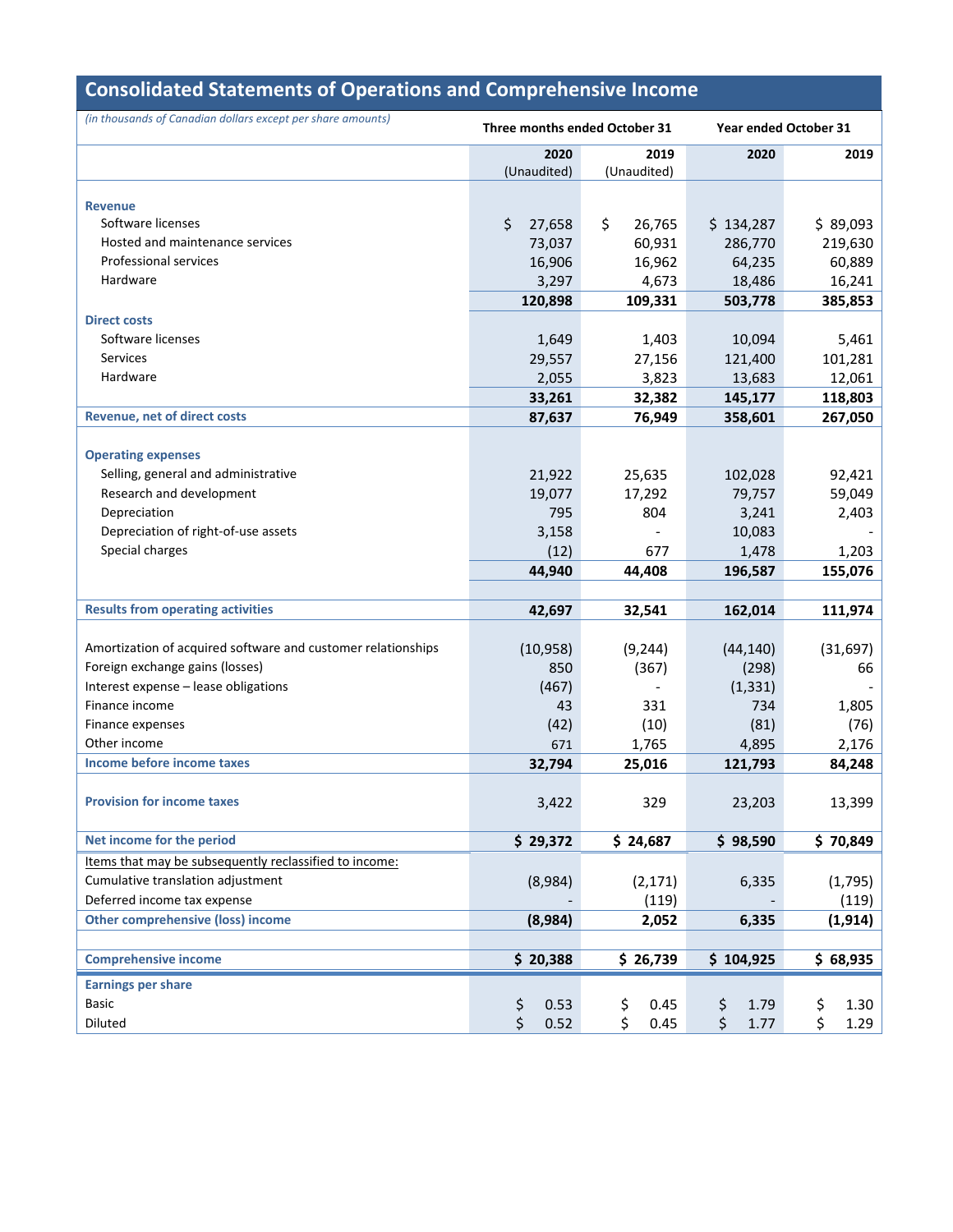| <b>Consolidated Statements of Cash Flows</b>                 |    |                               |    |                     |    |                              |    |                        |  |  |
|--------------------------------------------------------------|----|-------------------------------|----|---------------------|----|------------------------------|----|------------------------|--|--|
| (in thousands of Canadian dollars)                           |    | Three months ended October 31 |    |                     |    | <b>Year ended October 31</b> |    |                        |  |  |
|                                                              |    | 2020                          |    | 2019                |    | 2020                         |    | 2019                   |  |  |
|                                                              |    | (Unaudited)                   |    | (Unaudited)         |    |                              |    |                        |  |  |
|                                                              |    |                               |    |                     |    |                              |    |                        |  |  |
| <b>OPERATING ACTIVITIES</b>                                  |    |                               |    |                     |    |                              |    |                        |  |  |
| Net income for the period                                    | \$ | 29,372                        | \$ | 24,687              | \$ | 98,590                       | \$ | 70,849                 |  |  |
| Adjustments for non-cash items                               |    |                               |    |                     |    |                              |    |                        |  |  |
| Depreciation                                                 |    | 795                           |    | 804                 |    | 3,241                        |    | 2,403                  |  |  |
| Depreciation of right-of-use assets                          |    | 3,158                         |    |                     |    | 10,083                       |    |                        |  |  |
| Interest expense - lease obligations                         |    | 467                           |    |                     |    | 1,331                        |    |                        |  |  |
| Amortization of acquired software and customer relationships |    | 10,958                        |    | 9,244               |    | 44,140                       |    | 31,697                 |  |  |
| Stock-based compensation expense                             |    | 465                           |    | 545                 |    | 2,744                        |    | 2,268                  |  |  |
| Provision for income taxes                                   |    | 3,422                         |    | 329                 |    | 23,203                       |    | 13,399                 |  |  |
| Finance expenses and other (income) expenses                 |    | (629)                         |    | (1,755)             |    | (4, 814)                     |    | (2,100)                |  |  |
|                                                              | \$ | 48,008                        | \$ | 33,854              | \$ | 178,518                      | \$ | 118,516                |  |  |
|                                                              |    |                               |    |                     |    |                              |    |                        |  |  |
| Changes in non-cash operating working capital                |    | (8, 762)                      |    | (4, 931)            |    | 9,388                        |    | (15, 732)              |  |  |
| Income taxes paid                                            |    | (4, 257)                      |    | (7, 194)            |    | (19, 761)                    |    | (21, 409)              |  |  |
| Net cash provided by operating activities                    | \$ | 34,989                        | \$ | 21,729              | \$ | 168,145                      | \$ | 81,375                 |  |  |
|                                                              |    |                               |    |                     |    |                              |    |                        |  |  |
| <b>INVESTING ACTIVITIES</b>                                  |    |                               |    |                     |    |                              |    |                        |  |  |
| Purchase of property and equipment                           |    | (638)                         |    | (815)               |    | (2,540)                      |    | (2, 155)               |  |  |
| Acquisitions, net of cash acquired*                          |    |                               |    | (6,986)             |    | (43, 454)                    |    | (101, 219)             |  |  |
| Purchase consideration for prior-period acquisitions         |    |                               |    |                     |    | (452)                        |    | (1, 105)               |  |  |
| Sale of short-term investments                               |    | 2,948                         |    | 2,819               |    | 1,379                        |    | 1,709                  |  |  |
| Net cash provided by (used in) investing activities          | \$ | 2,310                         | \$ | (4, 982)            | \$ | (45,067)                     | \$ | (102, 770)             |  |  |
|                                                              |    |                               |    |                     |    |                              |    |                        |  |  |
| <b>FINANCING ACTIVITIES</b>                                  |    |                               |    | 774                 |    |                              |    |                        |  |  |
| Issuance of share capital                                    |    | 1,630                         |    | (495)               |    | 14,991                       |    | 2,122<br>(1, 452)      |  |  |
| Repayment of loans                                           |    | (66)                          |    |                     |    | (128)                        |    |                        |  |  |
| Repayment of lease obligations                               |    | (3, 285)                      |    |                     |    | (10, 220)                    |    |                        |  |  |
| Dividends paid<br>Net cash used in financing activities      | \$ | (7, 463)<br>(9, 184)          | \$ | (6,017)<br>(5, 738) | \$ | (26, 959)<br>(22, 316)       | \$ | (21, 857)<br>(21, 187) |  |  |
|                                                              |    |                               |    |                     |    |                              |    |                        |  |  |
| Impact of foreign exchange on cash and cash equivalents      |    | (2,746)                       |    | 333                 |    | (734)                        |    | (205)                  |  |  |
|                                                              |    |                               |    |                     |    |                              |    |                        |  |  |
| Increase (decrease) in cash and cash equivalents             | \$ | 25,369                        | \$ | 11,342              | \$ | 100,028                      | \$ | (42, 787)              |  |  |
| Cash and cash equivalents - beginning of period              |    | 219,423                       |    | 133,422             |    | 144,764                      |    | 187,551                |  |  |
| Cash and cash equivalents - end of period                    | \$ | 244,792                       | \$ | 144,764             | \$ | 244,792                      | \$ | 144,764                |  |  |

*\* Acquisitions are net of cash acquired \$Nil for the quarter ended October 31, 2020 (Q4/19-\$2,743); \$6,906 for the year ended October 31, 2020 (2019-\$36,708). \*\*The Company has applied IFRS 16 "Leases" using the modified retrospective method. Under this method, the comparative information is not restated.*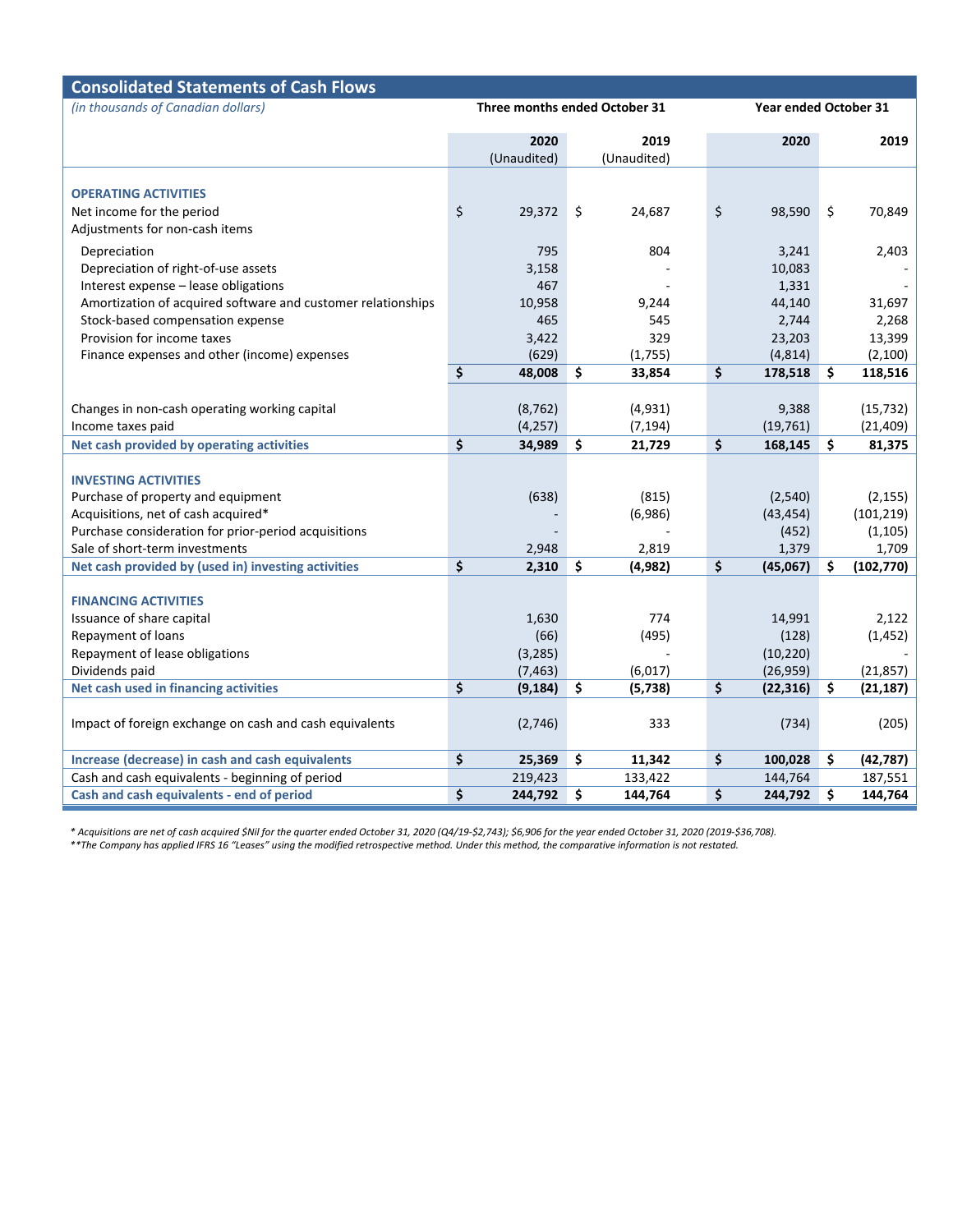# **Enghouse Systems Limited**

### **Segment Reporting Information**

*(in thousands of Canadian dollars)*

| Three months ended October 31, 2020 (Unaudited) | <b>IMG</b> | <b>AMG</b> | <b>Total</b> |
|-------------------------------------------------|------------|------------|--------------|
| Revenue                                         | 70,927     | 49,971     | 120,898      |
| Direct costs                                    | (16,055)   | (17,206)   | (33, 261)    |
| <b>Revenue, net of direct costs</b>             | 54,872     | 32,765     | 87,637       |
| Operating expenses excluding special charges    | (24, 153)  | (11, 105)  | (35, 258)    |
| Depreciation of property and equipment          | (678)      | (117)      | (795)        |
| Depreciation of right-of-use assets             | (2,732)    | (426)      | (3, 158)     |
| Segment profit                                  | 27,309     | 21,117     | 48,426       |
| Special charges                                 |            |            | 12           |
| Corporate and shared service expenses           |            |            | (5, 741)     |
| <b>Results from operating activities</b>        |            |            | 42,697       |

| Three months ended October 31, 2019 (Unaudited) | <b>IMG</b> | <b>AMG</b> | <b>Total</b> |
|-------------------------------------------------|------------|------------|--------------|
| Revenue                                         | 60,036     | 49,295     | 109,331      |
| Direct costs                                    | (15,681)   | (16, 701)  | (32, 382)    |
| Revenue, net of direct costs                    | 45,355     | 32,594     | 76,949       |
| Operating expenses excluding special charges    | (20, 382)  | (12, 858)  | (33, 240)    |
| Depreciation of property and equipment          | (435)      | (369)      | (804)        |
| Segment profit                                  | 23,538     | 19,367     | 42,905       |
| Special charges                                 |            |            | (677)        |
| Corporate and shared service expenses           |            |            | (9,687)      |
| <b>Results from operating activities</b>        |            |            | 32,541       |

| Year ended October 31, 2020                  | <b>IMG</b> | <b>AMG</b> | <b>Total</b> |
|----------------------------------------------|------------|------------|--------------|
| Revenue                                      | 298,876    | 204,902    | 503,778      |
| Direct costs                                 | (70,295)   | (74,882)   | (145, 177)   |
| <b>Revenue, net of direct costs</b>          | 228,581    | 130,020    | 358,601      |
| Operating expenses excluding special charges | (93, 875)  | (51, 920)  | (145, 795)   |
| Depreciation of property and equipment       | (2, 297)   | (944)      | (3,241)      |
| Depreciation of right-of-use assets          | (6,623)    | (3,460)    | (10,083)     |
| Segment profit                               | 125,786    | 73,696     | 199,482      |
| Special charges                              |            |            | (1, 478)     |
| Corporate and shared service expenses        |            |            | (35,990)     |
| <b>Results from operating activities</b>     |            |            | 162,014      |

| Year Ended October 31, 2019                  | <b>IMG</b> | <b>AMG</b> |   | <b>Total</b> |
|----------------------------------------------|------------|------------|---|--------------|
| Revenue                                      | 204,899    | 180,954    | S | 385,853      |
| Direct costs                                 | (53, 558)  | (65, 245)  |   | (118, 803)   |
| <b>Revenue, net of direct costs</b>          | 151,341    | 115,709    |   | 267,050      |
| Operating expenses excluding special charges | (72, 024)  | (47, 221)  |   | (119, 245)   |
| Depreciation of property and equipment       | (1,619)    | (784)      |   | (2,403)      |
| <b>Segment profit</b>                        | 77,698     | 67,704     |   | 145,402      |
| Special charges                              |            |            |   | (1,203)      |
| Corporate and shared service expenses        |            |            |   | (32, 225)    |
| <b>Results from operating activities</b>     |            |            |   | 111,974      |